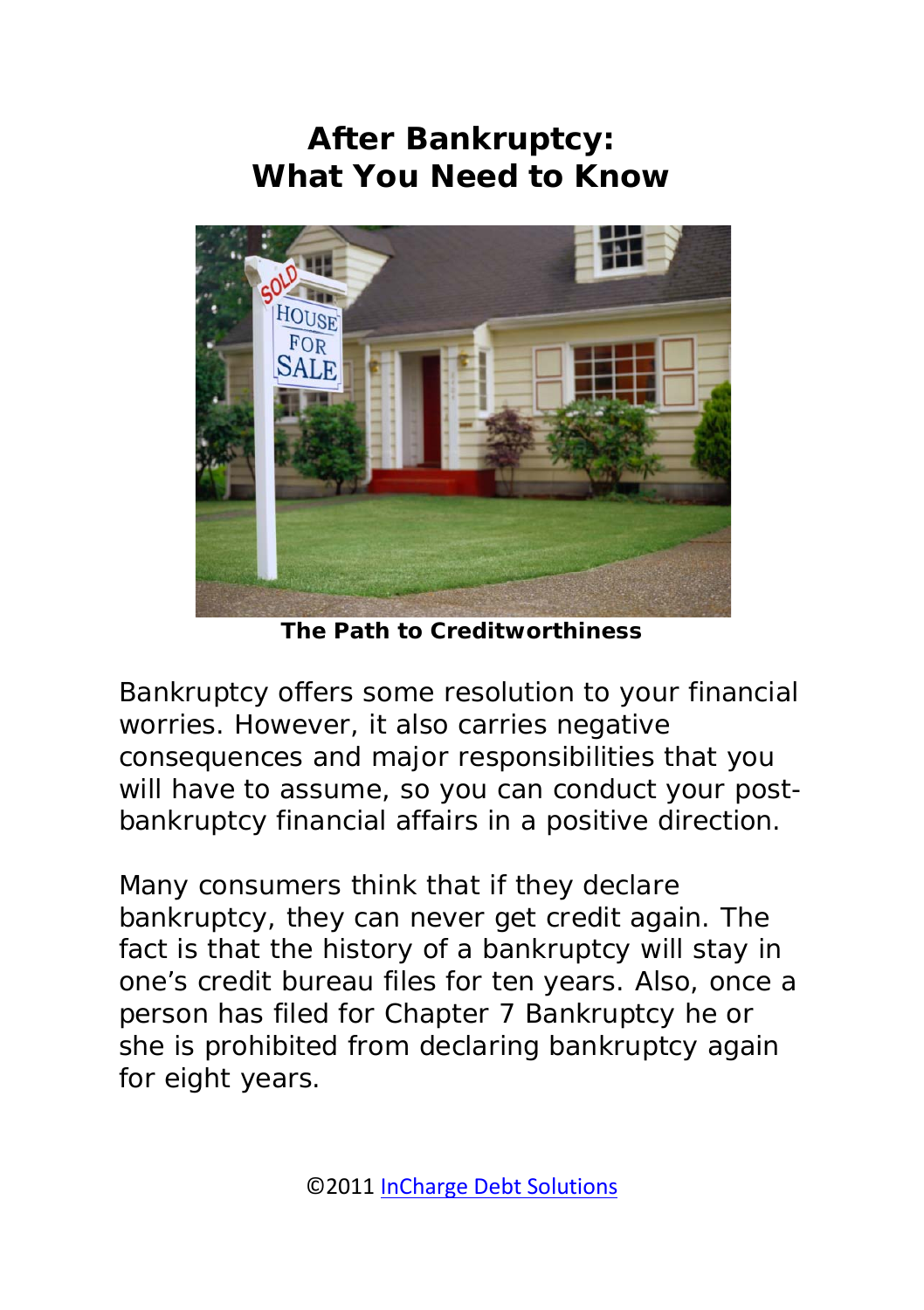Some lenders specialize in providing credit to consumers with prior bankruptcies. Those companies figure that if a person has just declared bankruptcy and has steady employment, he is likely to be able to handle repaying on a few new debts.

Lenders know that this person is prohibited from declaring Chapter 7 Bankruptcy again for eight years. Soon after a bankruptcy discharge, many people start to receive offers for new credit cards.

Sometimes auto dealers who specialize in used cars target recent filers who may have lost their vehicle through the bankruptcy process. Note, however, that the interest rates on these sources of credit are extremely high—24 to 30 percent is common.

If you take the proper steps after declaring bankruptcy and also manage your credit responsibly, you can rebuild an improved credit reputation in a few years. Studies show that 18 to 24 months after discharge of bankruptcy, most consumers can qualify for a home mortgage with terms just as good as consumers with the same financial characteristics who have not filed for bankruptcy.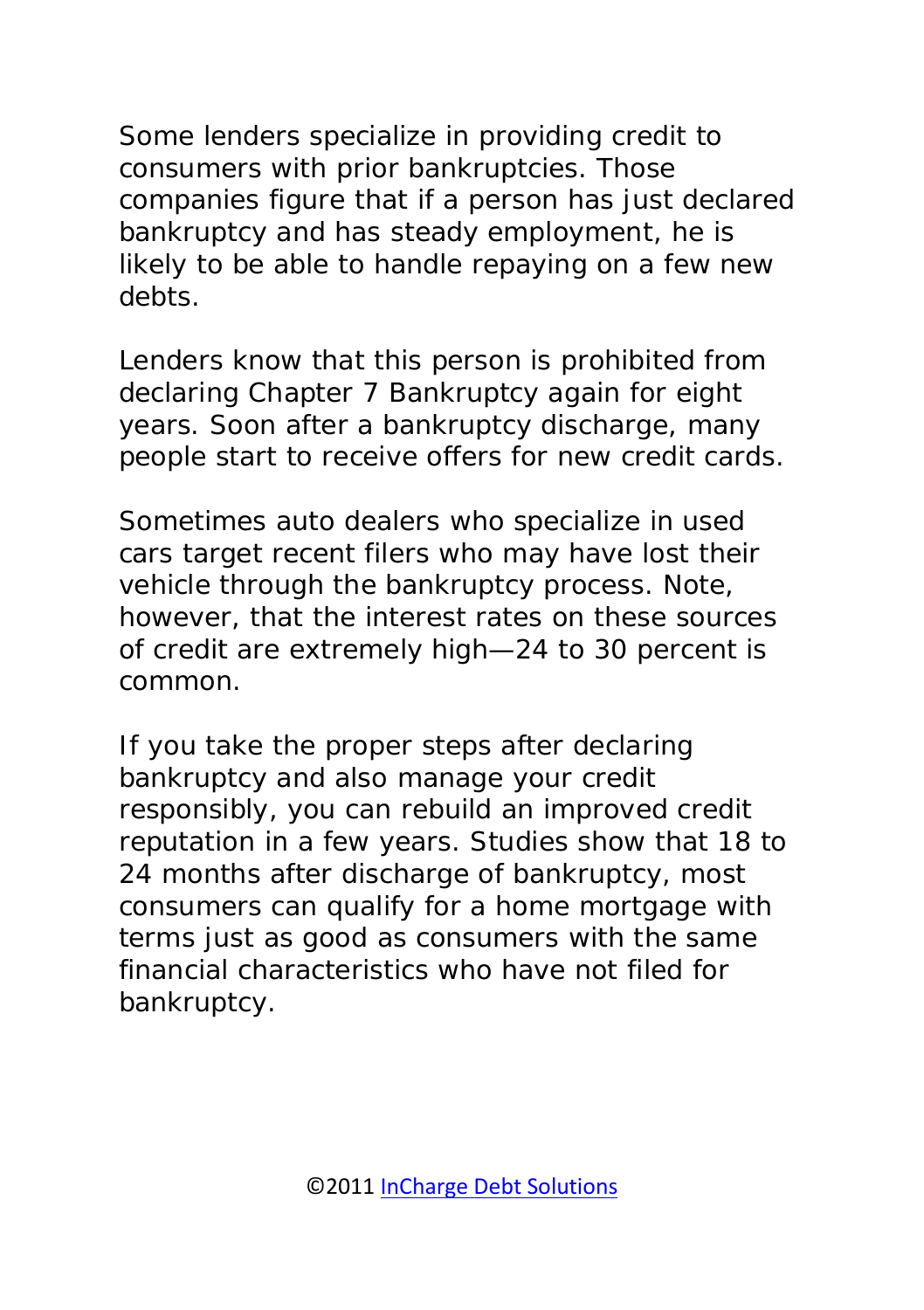### **Bankruptcy and Your Five "C"s of Credit**

Let's use the five C's of credit to organize our discussion of bankruptcy and your credit.

We will focus on **capacity**, **capital**, **collateral** and **character**.

The last of the 5 C's—**conditions**—is not affected by bankruptcy.

# **THE EFFECT OF BANKRUPTCY ON YOUR "CREDIT CAPACITY"**

Capacity refers to having sufficient income to afford the payments that would be required on a new loan or credit card account. Basically, lenders want to know if you can afford to repay your debts.

Judging your capacity includes comparing your income to your living expenses and to the amount of debt you already have outstanding.

Bankruptcy clearly affects the amount of debt you have outstanding. In a very real sense, bankruptcy improves your credit capacity because your debts are reduced. Before bankruptcy, most debtors have higher monthly debt repayment obligations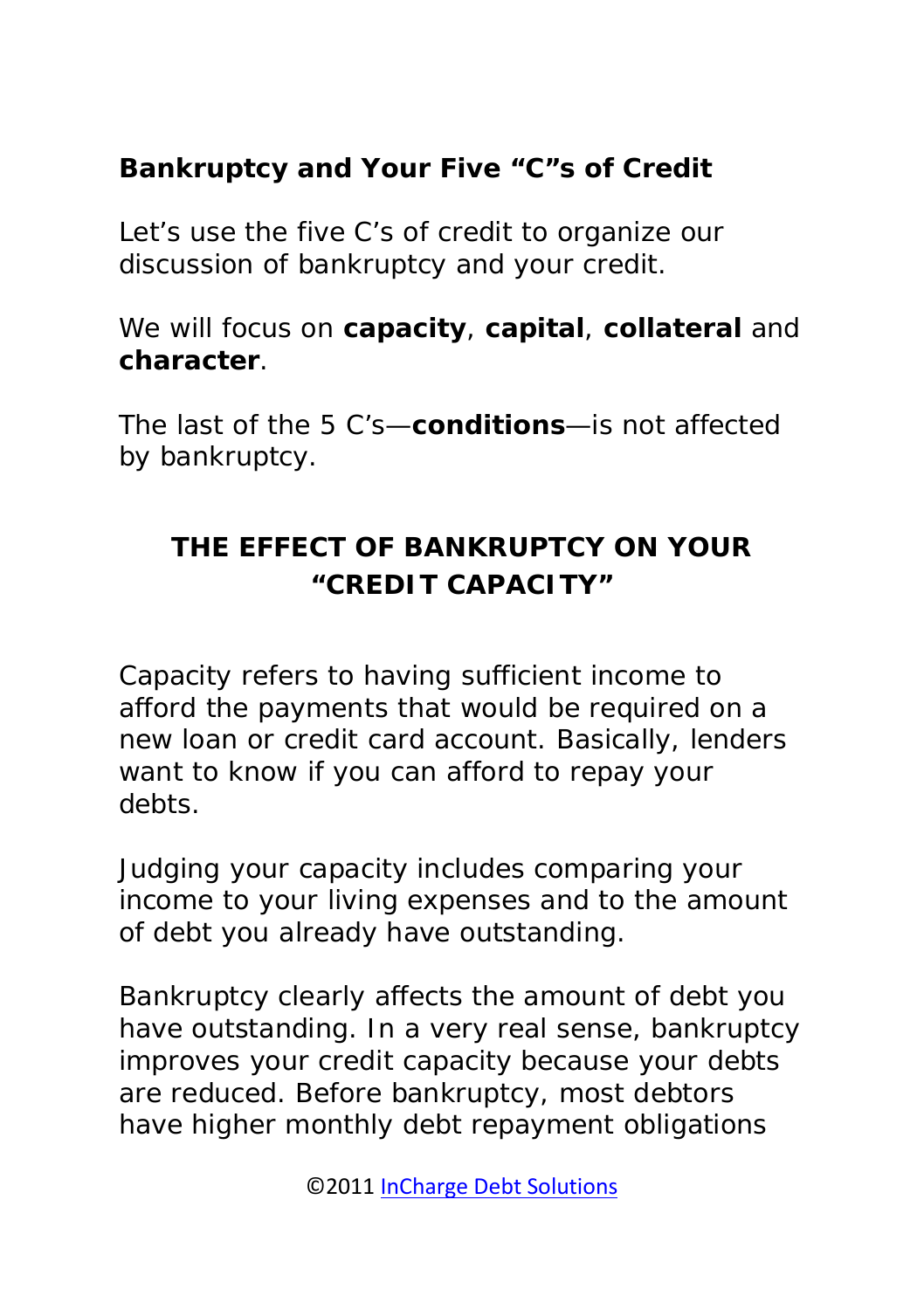than they could handle. The pressure to make those payments is often the major reason why people consider bankruptcy. But, after bankruptcy, most debt is gone.

Thus, certain ratios such as the debt payments-totake home pay and debt service-to gross income actually look better to lenders.

Do not forget that some debts cannot be absolved through bankruptcy. Such debts include income taxes, child support or alimony, and debts for personal injuries you caused while driving under the influence of drugs or alcohol. Debtors with a high level of such debt may not see much of an impact on their credit capacity after bankruptcy. Non-discharged debts will need to be repaid as originally agreed and one's monthly payments may not change.

Finally, there is another type of debt that may continue after bankruptcy. There are certain assets in bankruptcy that are exempt from seizure by the courts. Your principal home is an example. Depending on your state's bankruptcy laws, you may be able to keep a specified dollar amount of equity in that home, and also an inexpensive vehicle and tools you need to use on your job. But what if you still owe money on a loan used to buy these assets? Would the court require that you turn over the asset to pay a portion of the debt? Possibly not.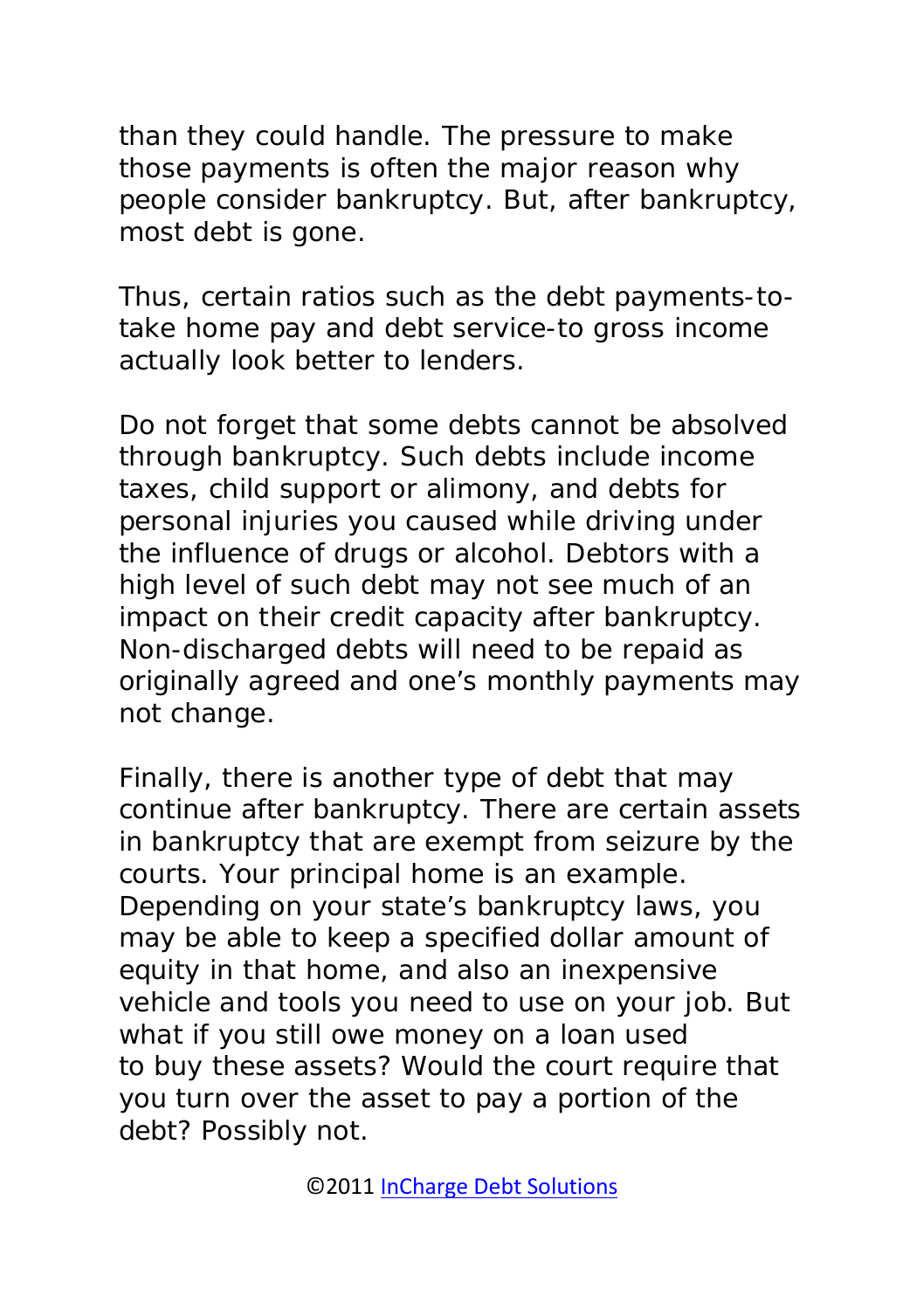For example, perhaps you own a vehicle worth \$5000 based on its replacement cost at its age and condition, but on which you still owe \$2600.

Assume that you live in a state where you are allowed to keep up to a \$3000 value in a vehicle. In this case, the value of the vehicle qualifies for the exemption because the ownership equity in the vehicle is less than \$3000.

 $$5000-$2600 = $2400$ 

But, what about the debt owed on the vehicle?

Under Chapter 7 Bankruptcy, you must pay the remaining debt in a lump-sum during your bankruptcy process.

Under Chapter 13, you may be able to reaffirm this debt with the lender and repay the full amount through your plan.

### **THE EFFECT OF BANKRUPTCY ON YOUR "CREDIT CAPITAL"**

Capital refers to your overall level of wealth. A lender wants to know that you have sufficient financial assets should they be needed to repay the debt. Basically, the lender wants to know what you own.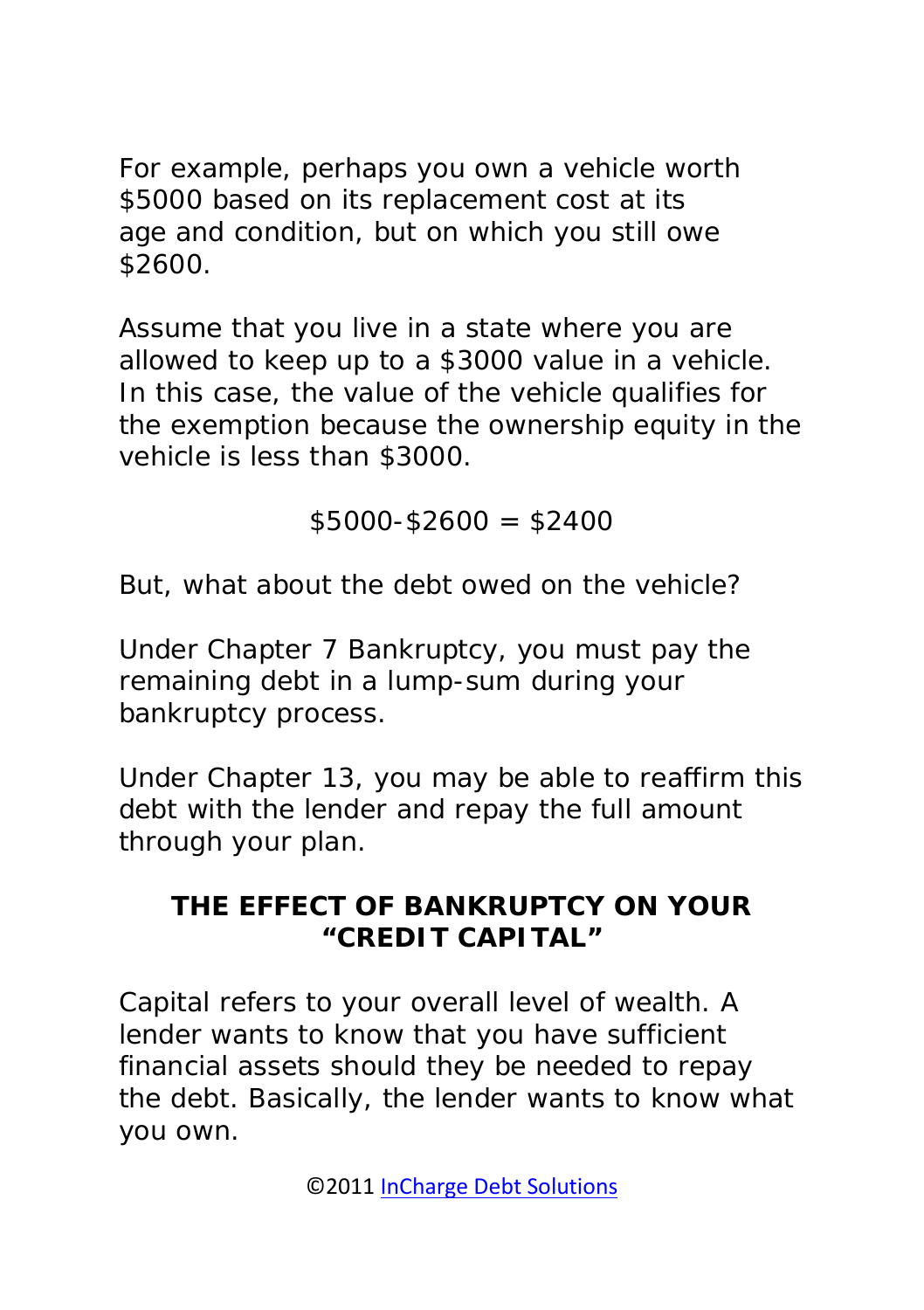Bankruptcy affects your credit capital, but the effect depends on the type of bankruptcy you chose and the type of assets you owned.

Under Chapter 7 Bankruptcy, many of the debtor's assets are turned over to the court to pay some of the debt owed. Any money in a checking or savings account can be taken by the court. Also, a person's investments may be liquidated. Some tangible assets are sold.

The result can be a much lower overall roster of assets for the debtor. Depending on your state, however, you might be allowed to keep certain assets, such as a portion of the equity in your home, a vehicle, and a certain amount of personal property. Thus, your assets may not decline as much as you might think, thereby maintaining after bankruptcy a level of credit capital relatively comparable to that before bankruptcy. The particulars in your state may be obtained from an attorney who specializes in bankruptcy.

Chapter 13 Bankruptcy focuses on the income of the debtor. The court sets up a plan to pay as much as possible on the debts owed, given the level of income of the debtor.

This form of bankruptcy can allow the debtor to keep assets after bankruptcy as long as the debt payment plan set up by the courts is followed.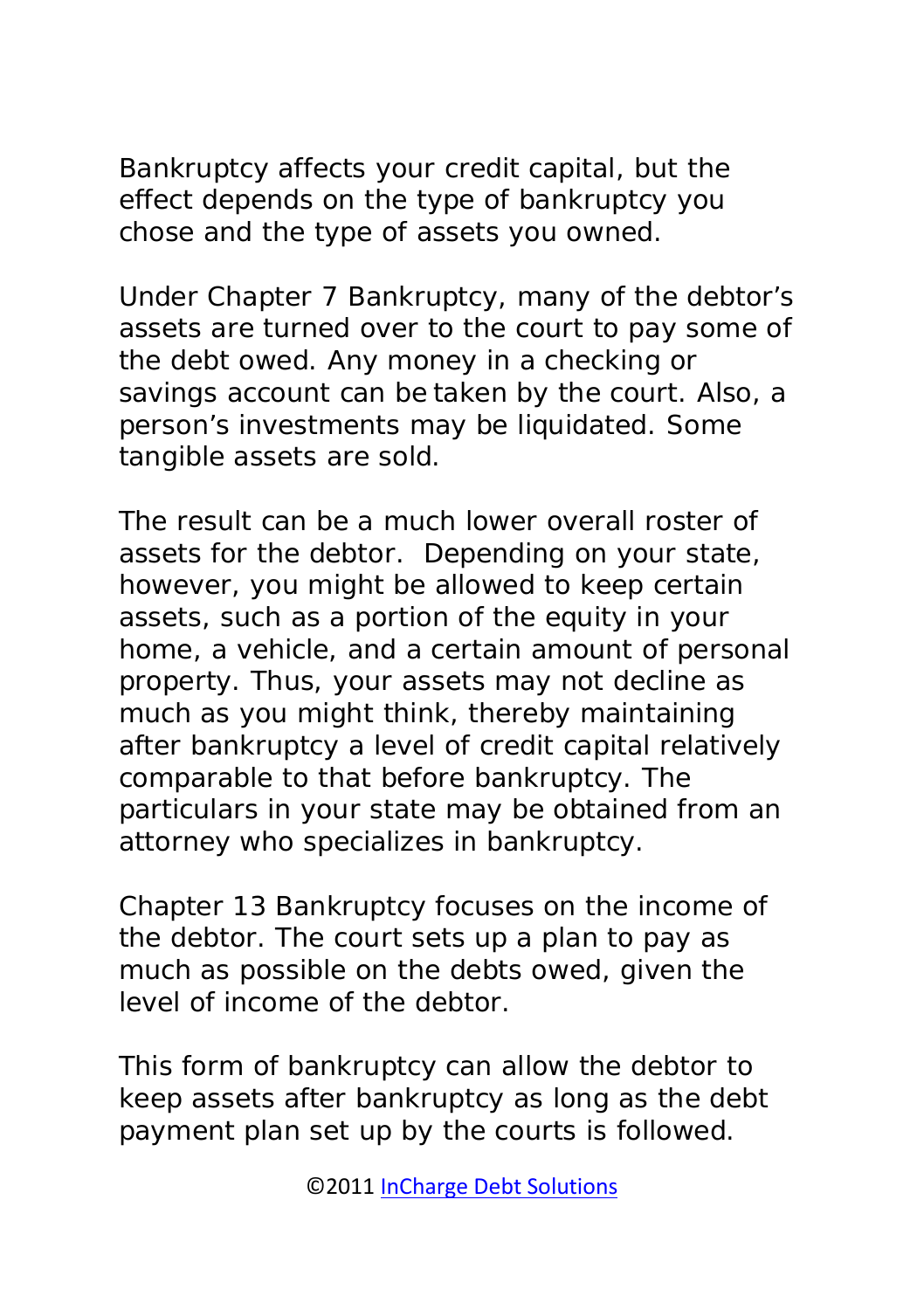Thus, credit capital may be largely unchanged by Chapter 13 Bankruptcy.

## **THE EFFECT OF BANKRUPTCY ON YOUR "CREDIT COLLATERAL"**

Collateral refers to assets that could be or are pledged as security on a debt. In most situations, if a person misses a few payments on an asset pledged as security, like a car or TV set, the lender takes legal action to repossess it.

After Chapter 7 Bankruptcy, debtors usually have few assets that could be used as collateral. That is because they were taken by the court and used to pay a portion of the debts owed.

But this situation is only temporary. Two factors can lead to improved access to collateral after bankruptcy:

1. The former debtor can build a savings account that can be used as collateral. After bankruptcy the debtor may find that he can begin a regular savings program and accumulate funds in a savings account. This is because debt payments will no longer be such a large part of the former debtor's budget. These funds may be able to be used as collateral on a debt; especially a secured credit card.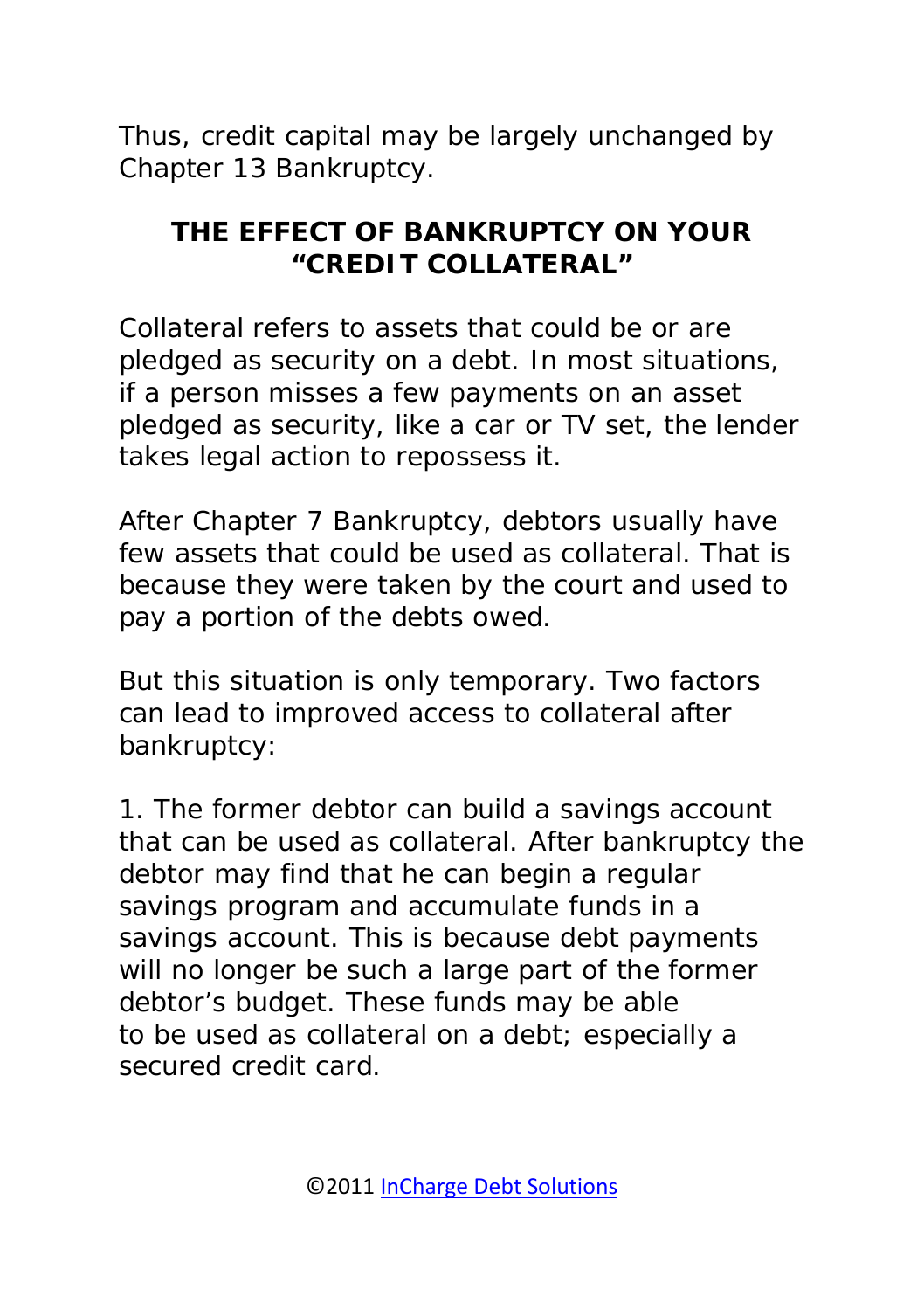A secured credit card is a credit card backed by a savings account opened at the financial institution that issues the card. The savings account serves as collateral for the card. The credit limit on the card will be from 50 to 200 percent the amount in the account. So, perhaps a \$1000 deposit will secure a credit card with a limit of \$500 (50%) to \$2000 (200%).

Generally, the amount in the savings account cannot be touched as long as the credit card account is open. If one does not repay on the secured credit card, the card issuer can take your savings as it "secures" your credit account.

You should be wary of certain aspects of secured cards:

• Some secured cards will have a very high application fee, perhaps \$200. One can shop around for a lower fee.

• If a person wants a high credit limit on a secured card, he or she will have to deposit much more money into the savings account.

• With some secured cards, the issuer establishes the savings account by taking a cash advance against the credit card and then starts charging the minimum monthly fee that includes the interest on the card.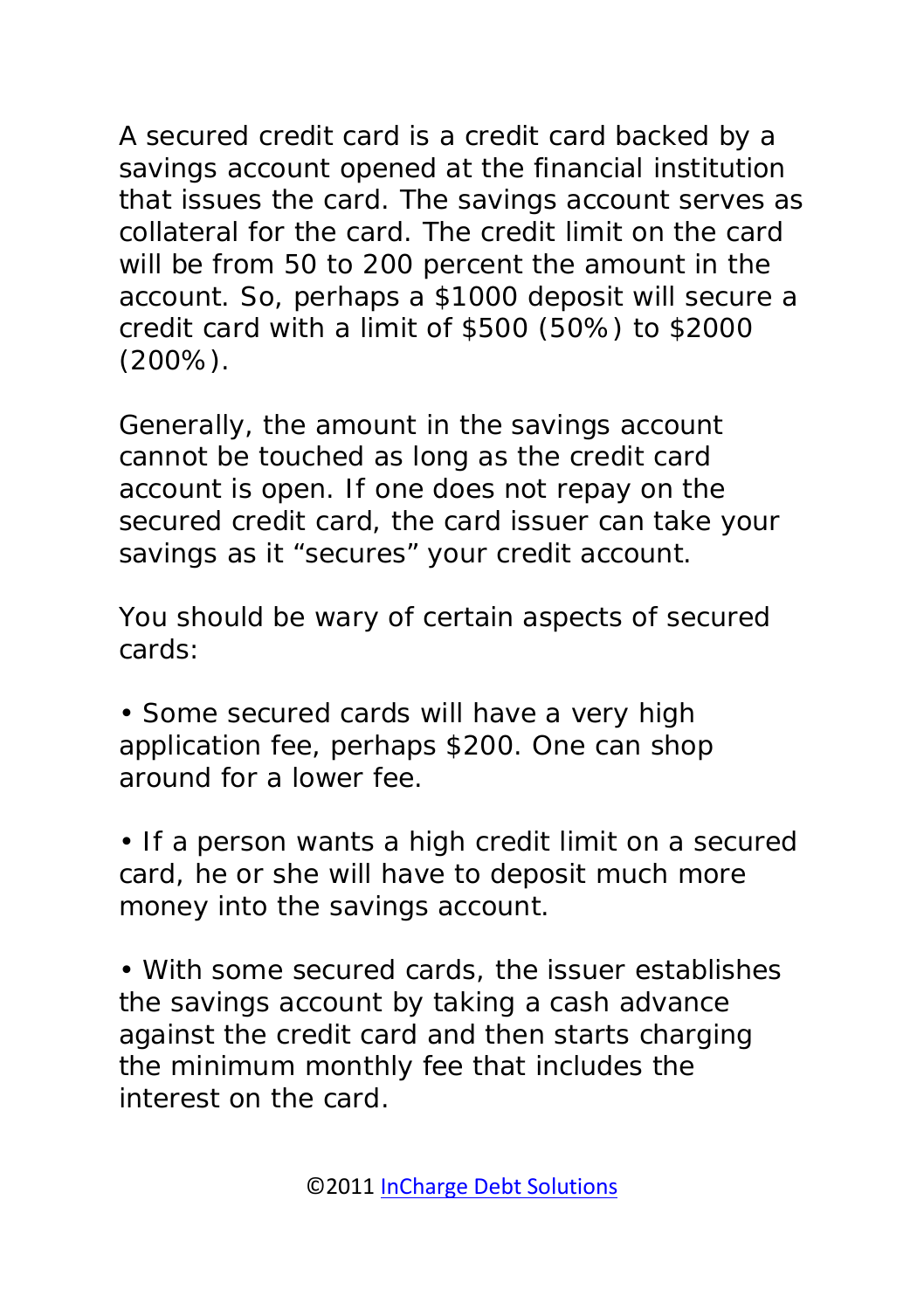Consider this example. Jana Parsons is offered a secured card with a limit of \$4000, at an interest rate of 24 percent (2% per month). The minimum payment per month is 3 percent of the balance on the card.

She can take a cash advance of \$4000 against the card to set up the savings account. At first, she will not be able to use the card because the balance and the credit limit are the same.

Her first month's bill would have a \$120 minimum payment (3% x \$4000), of which \$80 is interest (2% x \$4000).

This means that she would pay only \$40 (\$120 - \$80) on the \$4000 if she made the minimum payment.

At that rate it would be several years before she would have access to any meaningful borrowing capacity on the card. The lender, of course, benefits greatly from this arrangement.

### **TIP: You should avoid any secured card that uses a cash advance to establish the savings account deposit.**

You should shop very carefully for secured credit cards and read the rules and fees on the card very closely.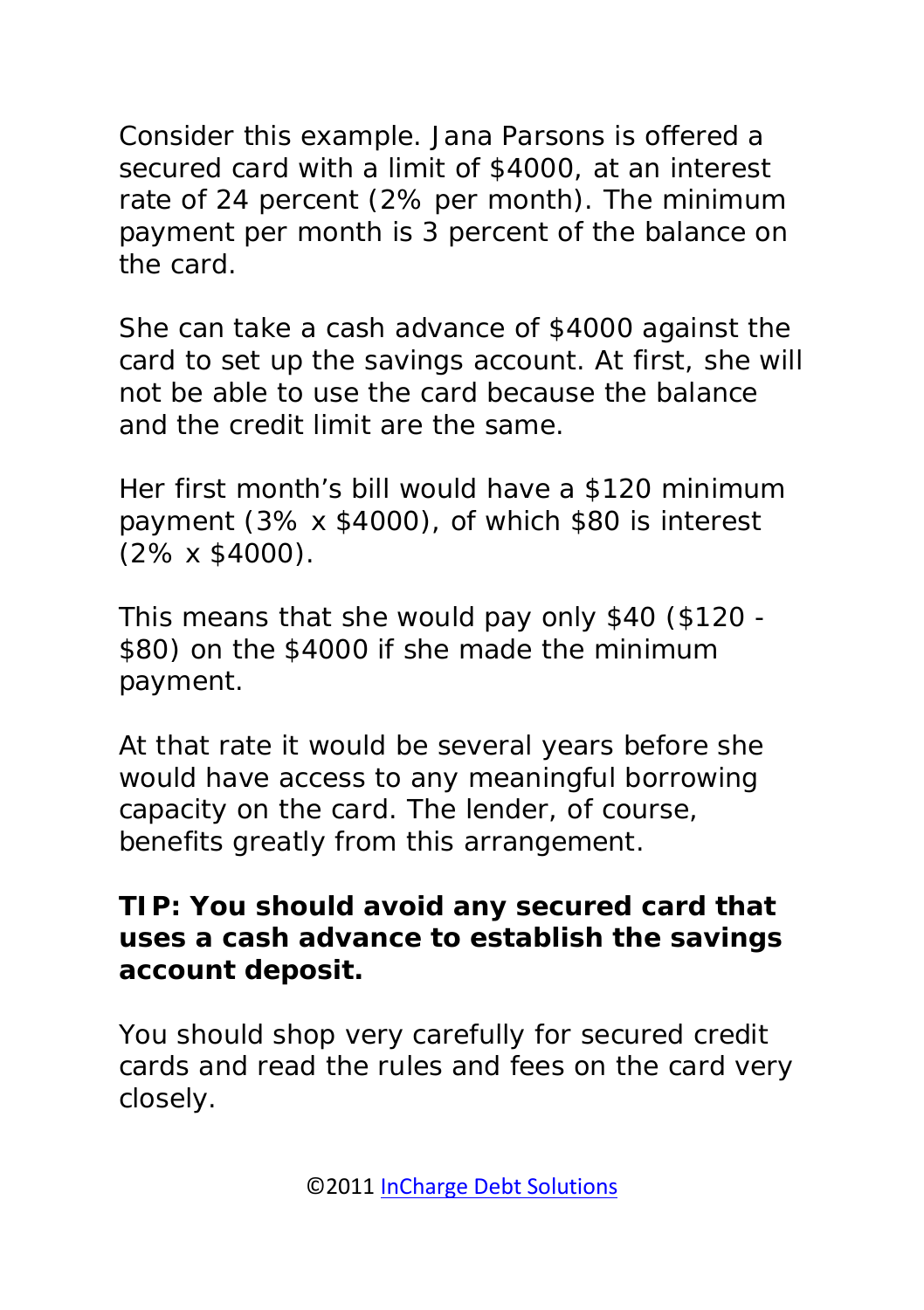2. The former debtor might take out a loan to buy an item that can serve as collateral on the loan. Because of the former debtor's improved budget situation, the person can "afford" to make some debt payments should he want to borrow money.

Lenders know this and many are willing to make loans to recent filers provided there is sufficient collateral for the loan.

For example, assume that Peter Arnell has recently been through bankruptcy. He would like to purchase a more reliable vehicle but is worried that he may not be able to obtain a loan.

He has saved up about \$2000 and thinks he could afford a monthly payment of up to \$250. He could borrow up to about \$6000 for \$230 per month at 22 percent.

His rate might be this high because of his bankruptcy. Adding in his \$2000 he might be able to purchase an \$8000 vehicle. His down payment would be 25 percent (\$2000/\$8000).

The lender would feel confident that the vehicle holds enough value to pay the loan if repossession becomes necessary.

Persons who have gone through bankruptcy need to be very cautious about entering into loan agreements to purchase vehicles. This is especially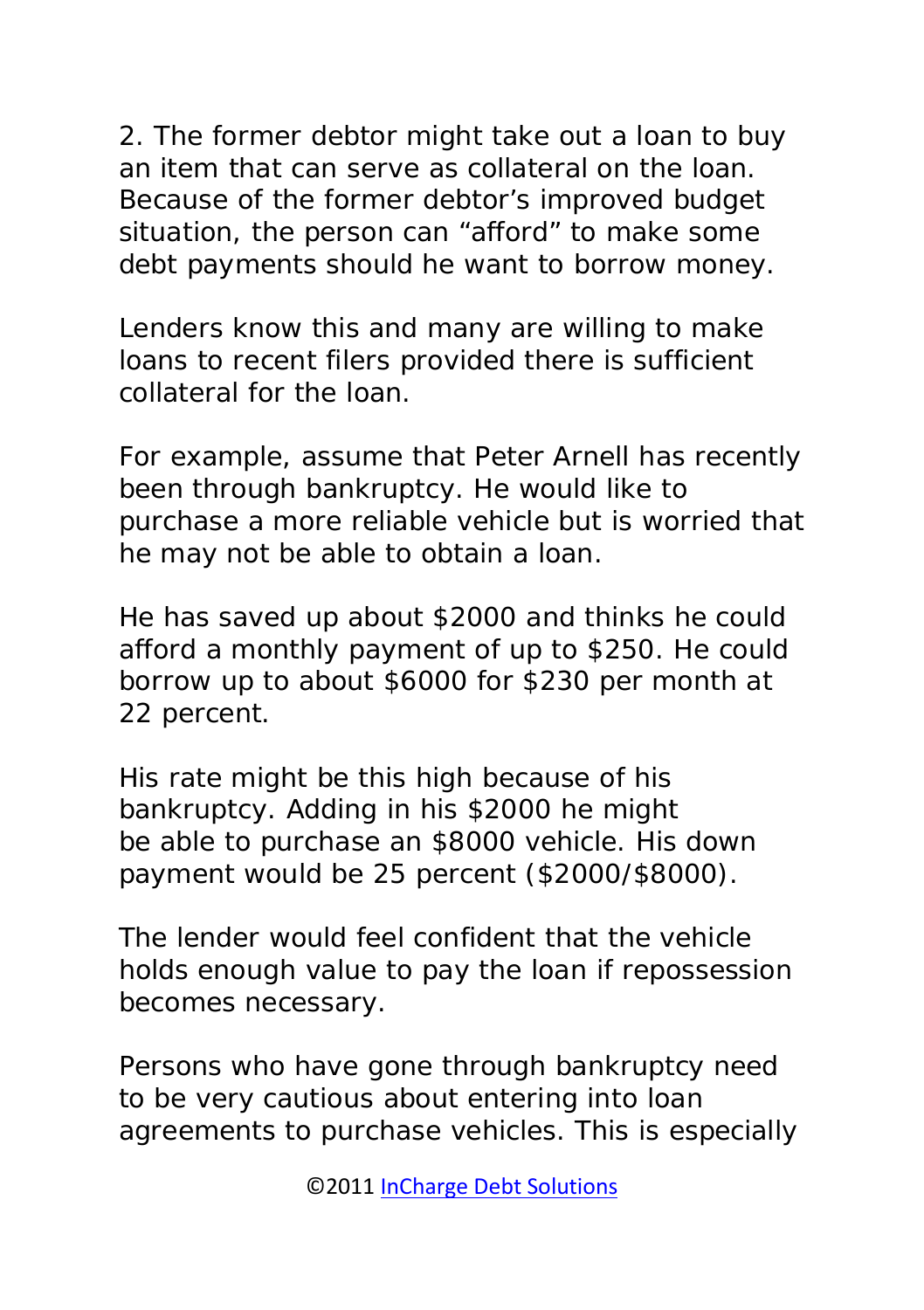true if the lender is one who targets lending to people with "bad credit" or who uses a "Buy Here— Pay Here" approach.

The most important negative is that these loans will charge a very high interest rate. A second disadvantage is that some of the terms of these loans can be really unfair.

For example, in some cases the title of the vehicle is not transferred to the buyer until the last payment is made. This makes repossession very easy. Third, most of these loans have very strict rules about late payments so that being even one day late might mean a steep late payment fee, perhaps \$100.

And sometimes a fee, such as \$25, might even be charged per day. Then it will quickly escalate into an unaffordable amount.

In some cases, the loan contract is written in such a way that it almost guarantees that the borrower will be unable to pay (e.g., through rapidly escalating late fees) and the vehicle will be repossessed.

Many of these lenders prey upon people who previously declared bankruptcy and who may have no other access to credit. You should shop very carefully for loans and read the entire contract.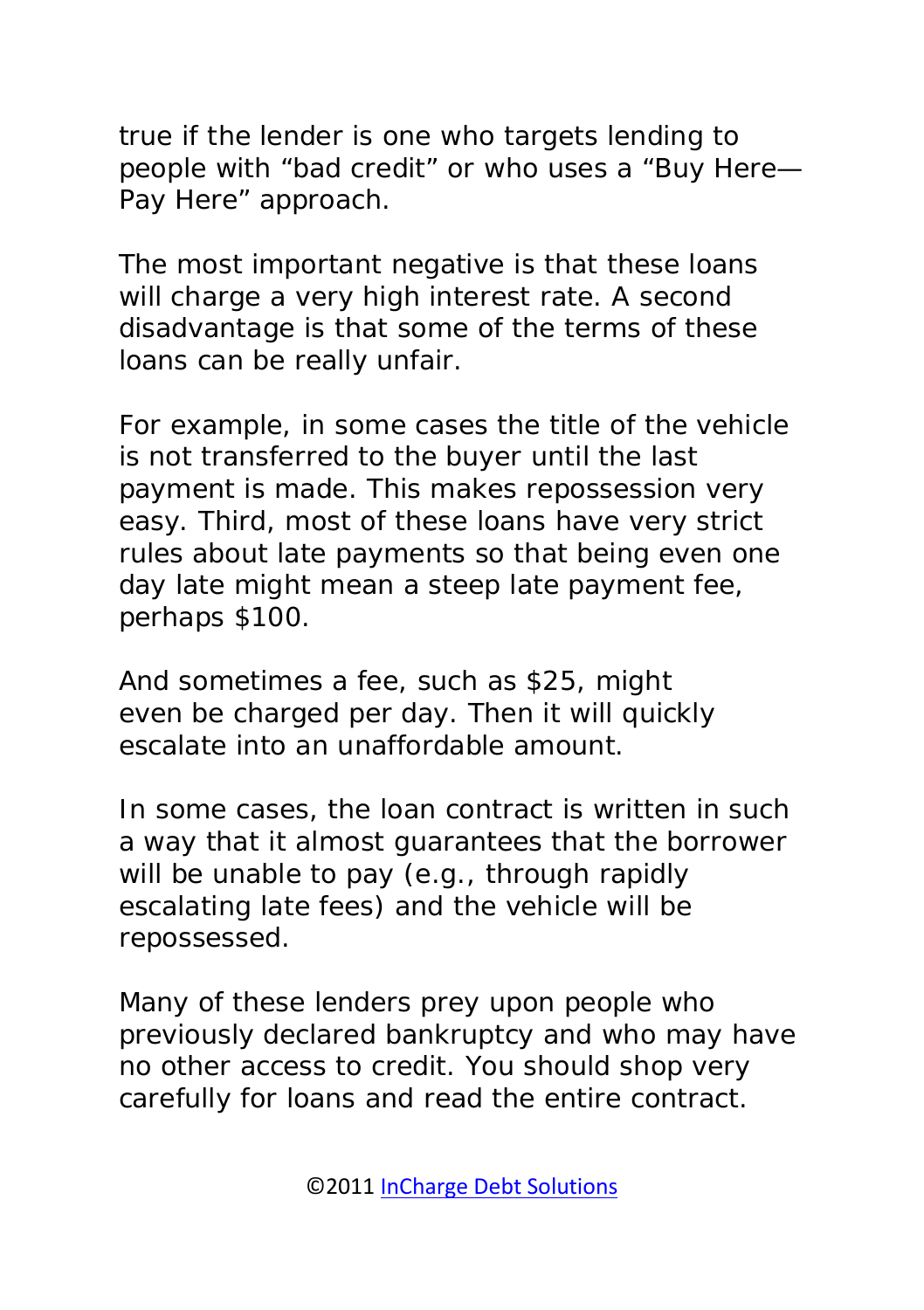### **THE EFFECT OF BANKRUPTCY ON YOUR "CREDIT CHARACTER"**

Your credit character is the last of the 5 C's of credit but is the one most affected by bankruptcy. Lenders will be very cautious in the future about granting credit to you. They will not take into account any of your valid reasons for the bankruptcy.

They will only see that it occurred. You might ask if you will ever be trusted again when it comes to credit. Fortunately, the answer is yes. But it will take some time and certainly some effort and careful financial management on your part. The impact of bankruptcy will clearly be seen in your credit score.

Credit scores have a big impact on the availability of credit and the interest rate paid to get credit. Thus, it is wise to do all you can to rebuild your credit after bankruptcy. The section below describes the actions you can take to do just that.

# **What You Can Do!**

You probably want to rebuild your credit as soon as possible. There are some steps that can help speed up the process. The key to obtaining an excellent credit status is to take the right actions in each of the four areas most likely to be affected by bankruptcy: Capacity, Capital,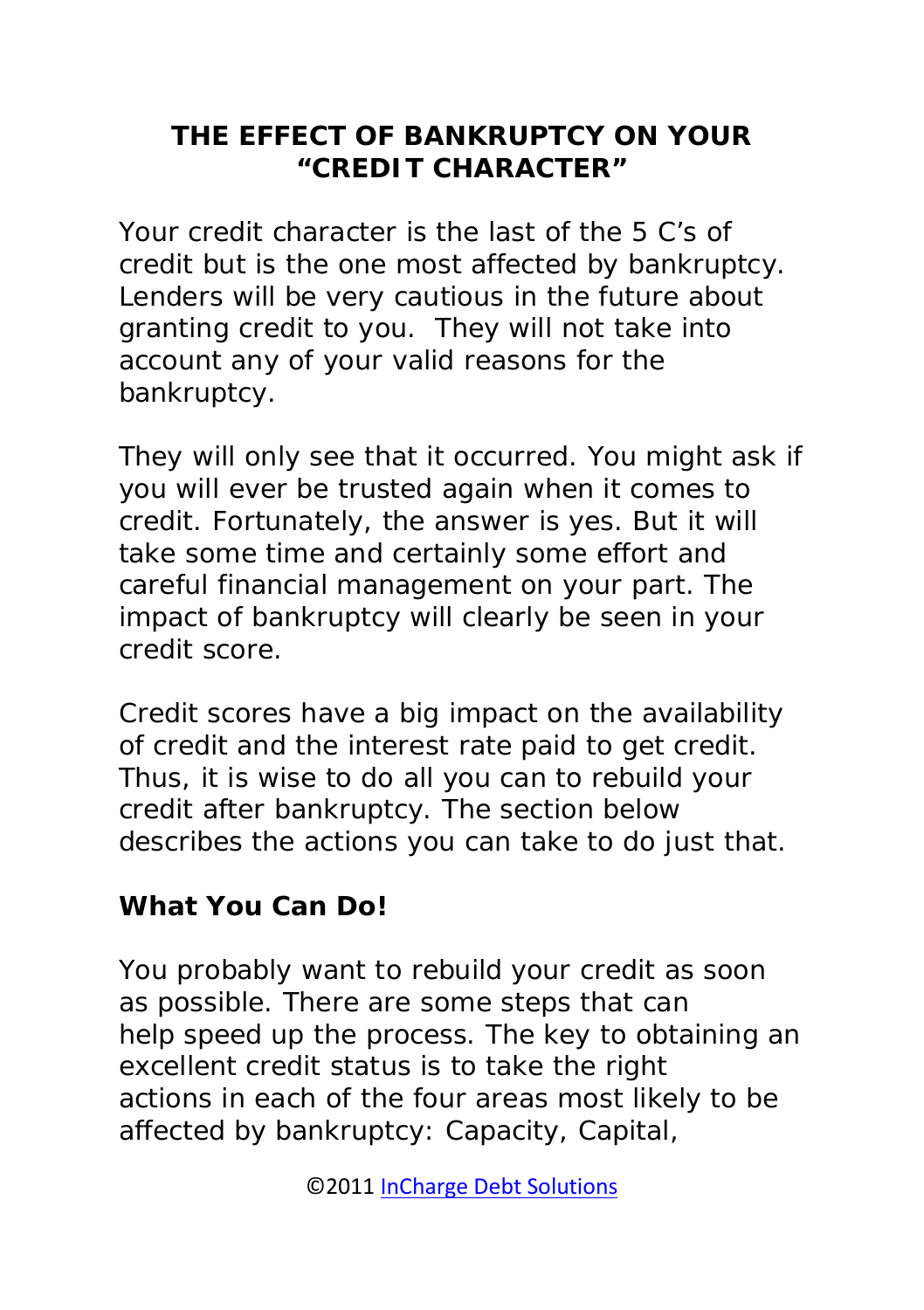Collateral and Character.

There are a number of steps you can take to make sure that lenders rate you as highly as possible for "capacity" after bankruptcy:

### • **KEEP TRACK OF EVERY DOLLAR YOU EARN AND SPEND FOR A MONTH OR TWO AFTER YOUR BANKRUPTCY**

Then develop an income and expense statement for each month. This will let you visualize your new income and spending patterns now that you are bankrupt. If you are not yet bankrupt, try to make estimates based on what you expect your income and expenses to be.

### • **DEVELOP A BUDGET AND STICK TO IT AS BEST AS YOU CAN**

In your budget, set aside savings for an emergency fund that should grow over time to at least two or three times your monthly expenses. This fund will help you weather or survive unexpected expenses.

#### • **IN YOUR BUDGET YOU WILL NEED TO TAKE SPECIAL CARE TO PAY ON TIME, IN FULL, EVERY MONTH ANY DEBTS YOU STILL OWE AFTER BANKRUPTCY**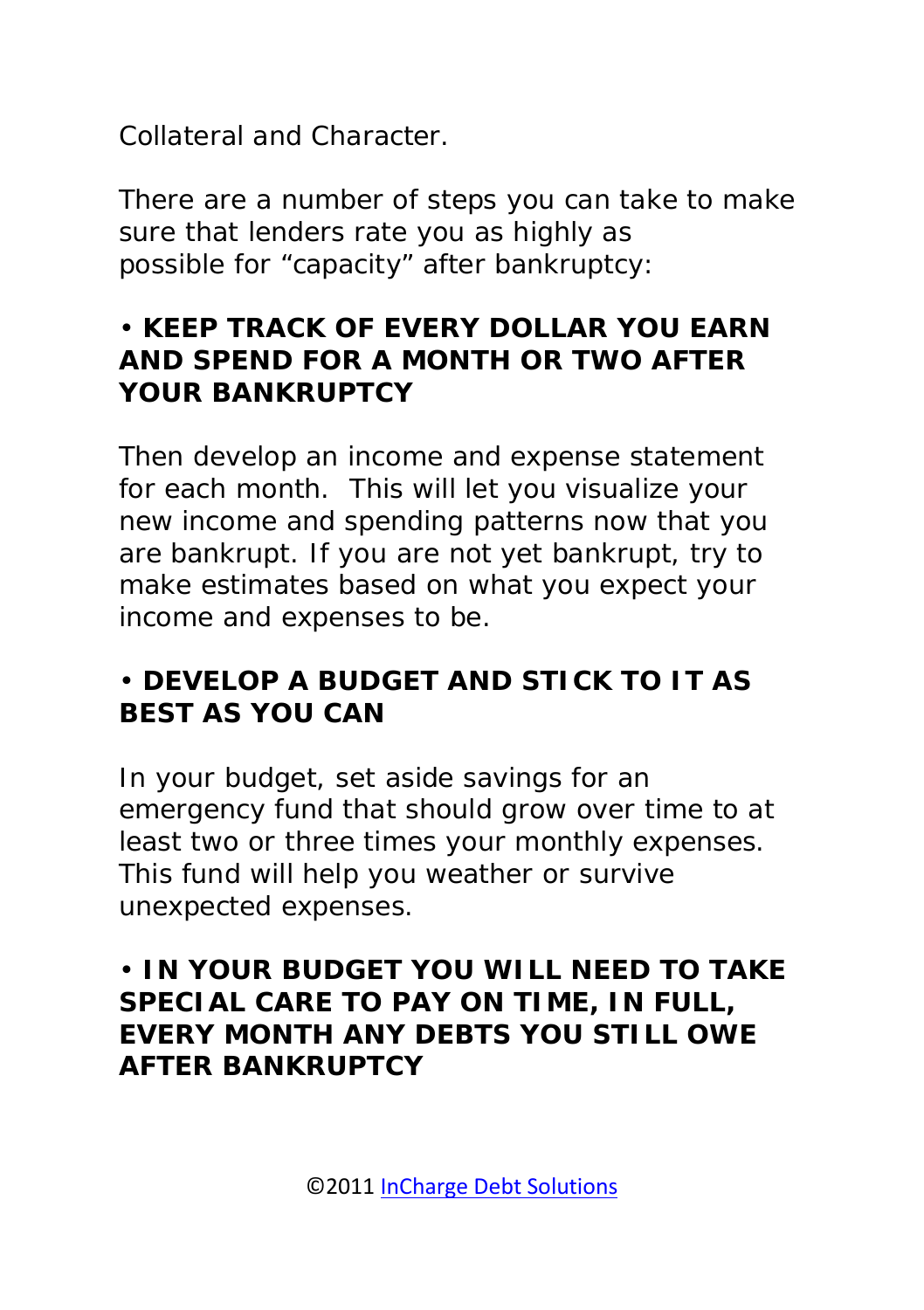This is especially true for reaffirmed debts. Failure to make a payment as required can mean immediate repossession of the asset and another negative entry in your credit bureau files.

There are a number of steps you can take to make sure that lenders rate you as highly as possible for "capital" after bankruptcy:

• Update your list of assets: Monetary, Tangible, and Investment

- Identify assets that might serve as collateral should you need to use credit
- Make provision in your budget to build monetary assets and investment assets using the "pay yourself first" philosophy.

Even if you do not intend to use any of your assets as collateral on a loan, filling out the worksheet is a good idea because your asset mix is usually different after bankruptcy.

### **Building/Using Your "Credit Collateral" after Bankruptcy**

Unsecured credit is difficult to obtain after bankruptcy. Access to secured loans is often still available (but at high interest rates). Secured loans are often backed up by collateral. Examples are secured credit cards and vehicle loans. But these sources of credit can be very expensive.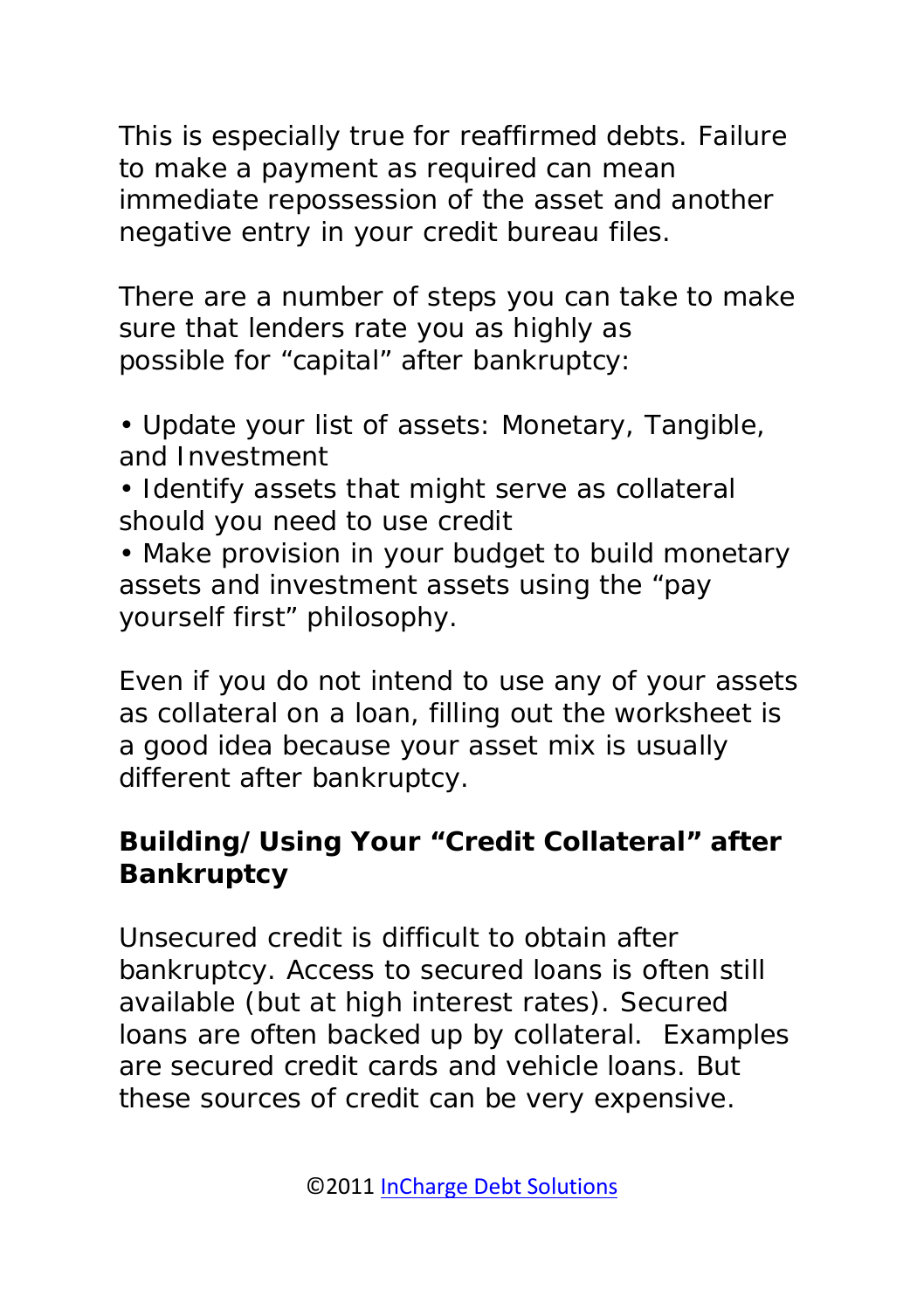Plus, the contracts contain requirements or features that put the borrower at risk for high fees. They also add to the likelihood of nonpayment, thereby adding to an already negative credit status.

## *Comparing Secured Credit Card Offers*

Once you have gathered information from three sources, you can compare the information available there to the information on secured cards.

And now you are in control of your financial life. You may feel that you never want to borrow money again. That is not such a bad idea. But in today's world it may not always be realistic.

Credit cards are needed by travelers when making reservations and for emergencies.

Once a bankruptcy is final, you can begin to take steps to rebuild your credit. What will you take in the next days and months to start rebuilding poor credit as a result of bankruptcy?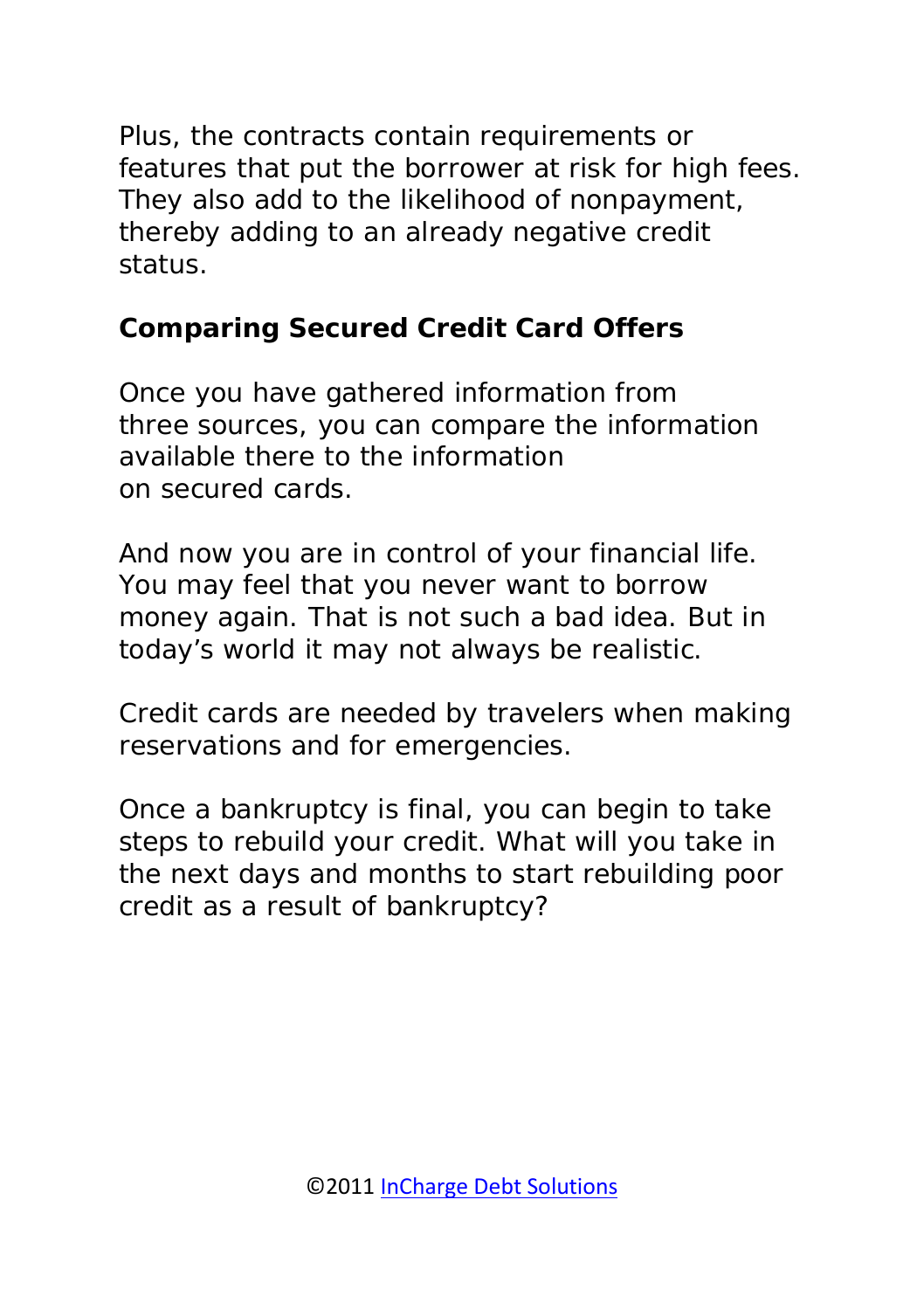## **Summary**

• If you take the proper steps after declaring bankruptcy and also manage your credit responsibly, you can rebuild an improved credit reputation in a few years.

• In rebuilding your credit, it is helpful to focus on the following four "C"s of credit: Capacity, Capital, Collateral, and Character.

• Capacity refers to having sufficient income to afford the payments that would be required on a new loan or credit card account. After bankruptcy, most debt is gone. In a very real sense, bankruptcy improves your credit capacity because your debts are reduced.

• Capital refers to your overall level of wealth. A lender wants to know that you have sufficient financial assets should they be needed to repay the debt. Basically, the lender wants to know what you own. Bankruptcy affects your credit capital, but the effect depends on the type of bankruptcy you chose and the type of assets you owned.

• Collateral refers to assets that could be or are pledged as security on a debt. After Chapter 7 Bankruptcy, debtors usually have few assets that could be used as collateral. That is because they were taken by the court and used to pay a portion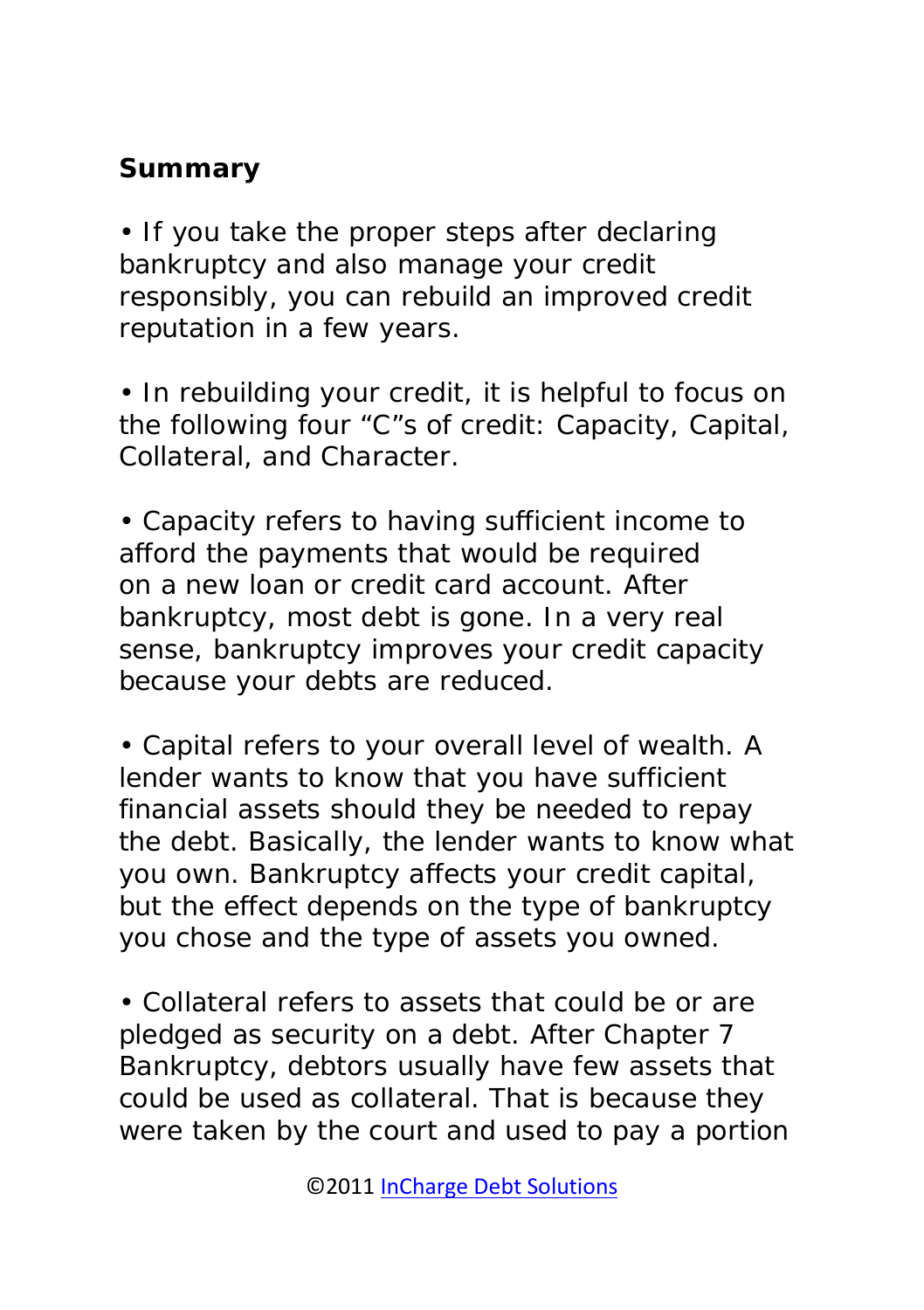of the debts owed. Steps that can be taken include:

- The former debtor can build a savings account that can be used as collateral

- The former debtor might take out a loan to buy an item that can serve as collateral on the loan.

• Your credit character is the last of the 5 C's of credit but is the one most affected by bankruptcy. Lenders will be very cautious in the future about granting credit to you.

They will not take into account any of your valid reasons for the bankruptcy. They will only see that it occurred. You might ask if you will ever be trusted again when it comes to credit. Fortunately, the answer is yes. But it will take some time and certainly some effort and careful financial management on your part.

• After bankruptcy, you can rebuild credit in the following ways among others:

- Set up a budget that provides for repayment of your remaining debts and the building of assets.

- Keep an existing credit card by reaffirming the debt.